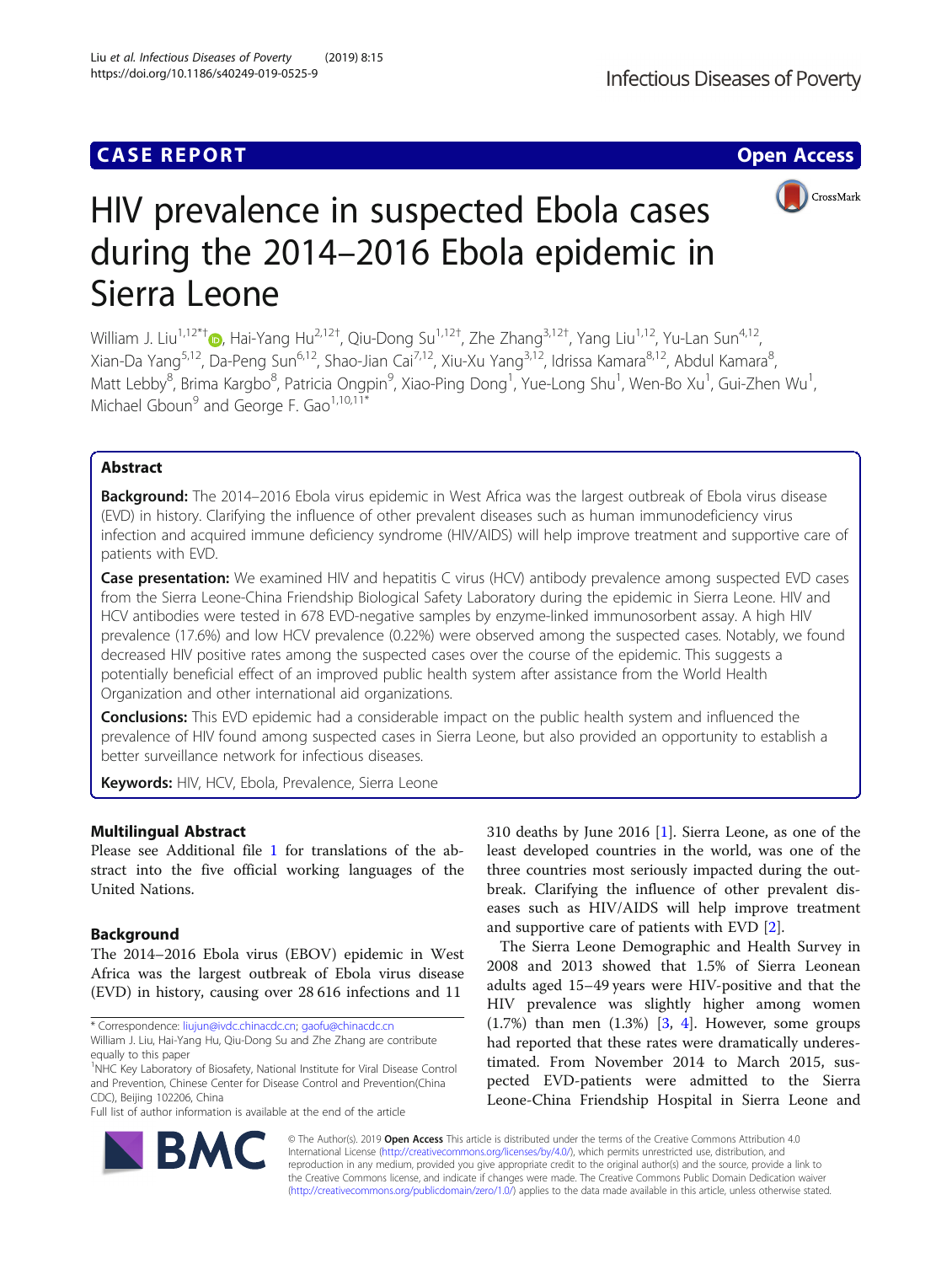assessed for EBOV infection via real-time polymerase chain reaction (PCR) test of blood samples. Out of 278 EBOV-negative patients, 44 (15.83%) were diagnosed as HIV-positive [[5](#page-3-0)]. During the same period at Moyamba Ebola Treatment Center (ETC), Sierra Leone, three out of 44 EBOV-negative patients (8.8%) were HIV-positive [[6\]](#page-3-0). To further understand HIV prevalence among suspected Ebola cases in Sierra Leone, we tested blood samples for the presence of HIV antibodies among suspected EVD patients at a biosafety level-3 laboratory, examined the prevalence of HIV, and analysed the probable correlation between HIV and EVD epidemic in Sierra Leone.

#### Case presentation

From March to November 2015, the Sierra Leone-China Friendship Biological Safety Laboratory received a total of 901 blood samples collected from 731 EVD-suspected patients. Of these samples, 94 from 53 individuals were EBOV positive as confirmed by real-time PCR, while 807 samples from 678 individuals tested EBOV negative by real-time PCR. The 678 EBOV-negative samples were first tested for HIV antibodies using an enzyme-linked immunosorbent assay (ELISA; Beijing Wantai Biological Pharmacy Enterprise Co., Ltd., Beijing, China) and then retested using another ELISA reagent (Zhuhai Livzon Diagnostics Inc., Zhuhai, China). HIV positivity was defined as having positive results in the two tests [[7](#page-3-0)]. The EVD-negative samples were also tested for hepatitis C virus (HCV) antibodies via ELISA (Beijing Wantai Biological Pharmacy Enterprise Co., Ltd., Beijing, China).

All data were entered into a Microsoft Excel spreadsheet (2016, Microsoft, Redmond, USA). All data analyses were performed using SPSS version 19.0 (SPSS Inc., Chicago, IL, USA). Frequency analyses were used to calculate the HIV-antibody and HCV-antibody positivity rates among all EBOV-negative patients and subgroups. Chi-square tests were used to compare differences between subgroups. Chi-square trend tests were used to evaluate the trend of HIV prevalence. Pearson's correlation coefficient analyses were used to evaluate the correlation between the monthly HIV prevalence and reported Ebola cases. Differences with P-values less than 0.05 were considered statistically significant.

Of the 678 EBOV-negative patients, 55.7% (372/668) were male, while 44.3% (296/668) were female (Table [1](#page-2-0)). Regarding age distribution, the 0–14 year age group constituted 24.7% (162/656), the 15–49 year age group constituted 63.1% (414/656), and the 50-year-old or older age group constituted 12.2% (80/656) of the entire cohort. Regarding geographical distribution, 64.9% (440/678) was from the Western Urban area, 29.8% from the Western Rural area, and 5.3% from other or unknown areas.

Among EBOV-negative patients, the mean HIV-antibody positivity rate was 17.6%, with 11.3% in

males, 25.7% in females, 2.5% in 0–14 age group, 24.6% in 15–49 age group, 7.5% in 50 years old or older group, 14.8% in Western Urban group and 22.8% in Western Rural group (Table 1). In our study, the distribution features of HIV prevalence by gender and age were consistent with the previous reports in Sierra Leone and other African countries  $[8]$  $[8]$  $[8]$ . This may be related to the different characteristics of multiple sexual partners and condom usage in populations with different gender and age distributions. For the HCV antibody test, only one positive sample was detected, indicating a low HCV prevalence (0.22%).

We then evaluated the HIV positivity rate among the suspected EVD cases. From March to July 2015, the prevalence of HIV infection among the suspected EVD cases was 22.5% and over 16% per month, including up to 36% in May. From August to November 2015, the prevalence was 9.8% and less than 16% per month, including zero in November. From April to November 2015, the prevalence of HIV infection among the suspected EVD cases showed a significant decrease  $(P < 0.001)$  in Chi-square value and a significant correlation with the monthly-reported number of EVD cases  $(r = 0.745, P = 0.034)$  by Pearson's correlation coefficient analyses (Fig. [1\)](#page-2-0).

#### Discussion and conclusions

The 2014–2016 EVD outbreak in West Africa resulted in the disruption of an already fragile but essential health service and drug distribution system. Particularly, HIV clinical services in affected countries were also affected [[9\]](#page-3-0). The death of several healthcare workers in early 2014, as well as the strain on healthcare facilities caused by increased numbers of EVD patients and decreased numbers of staff, resulted in the closure of many clinics and the interruption of routine health delivery services, including HIV testing, antiretroviral therapy (ART) [\[10](#page-3-0)], prevention of mother-to-child transmission of HIV [\[11](#page-3-0)], childhood vaccination, and maternity care. This may impact on other infectious diseases, such as AIDS, malaria, tuberculosis, and measles [\[12](#page-3-0), [13](#page-3-0)]. A recent computational simulation model has estimated a 50% reduction in ART coverage and 10% increase in AIDS-related deaths attributable to this EVD outbreak in Sierra Leone from March 2014 to March 2015 [[14\]](#page-3-0). Thus, HIV/AIDS patients may have been inclined to visit the ETCs for medical care during the EVD outbreak.

From January to July 2015, the EVD outbreak entered the second phase of the response, during which great efforts were undertaken by the World Health Organization (WHO) and partners, including enhancing capacities for case finding, increasing efforts for contact tracing, and community engagement. Strengthened surveillance and response systems resulted in many suspected EVD patients suffering from other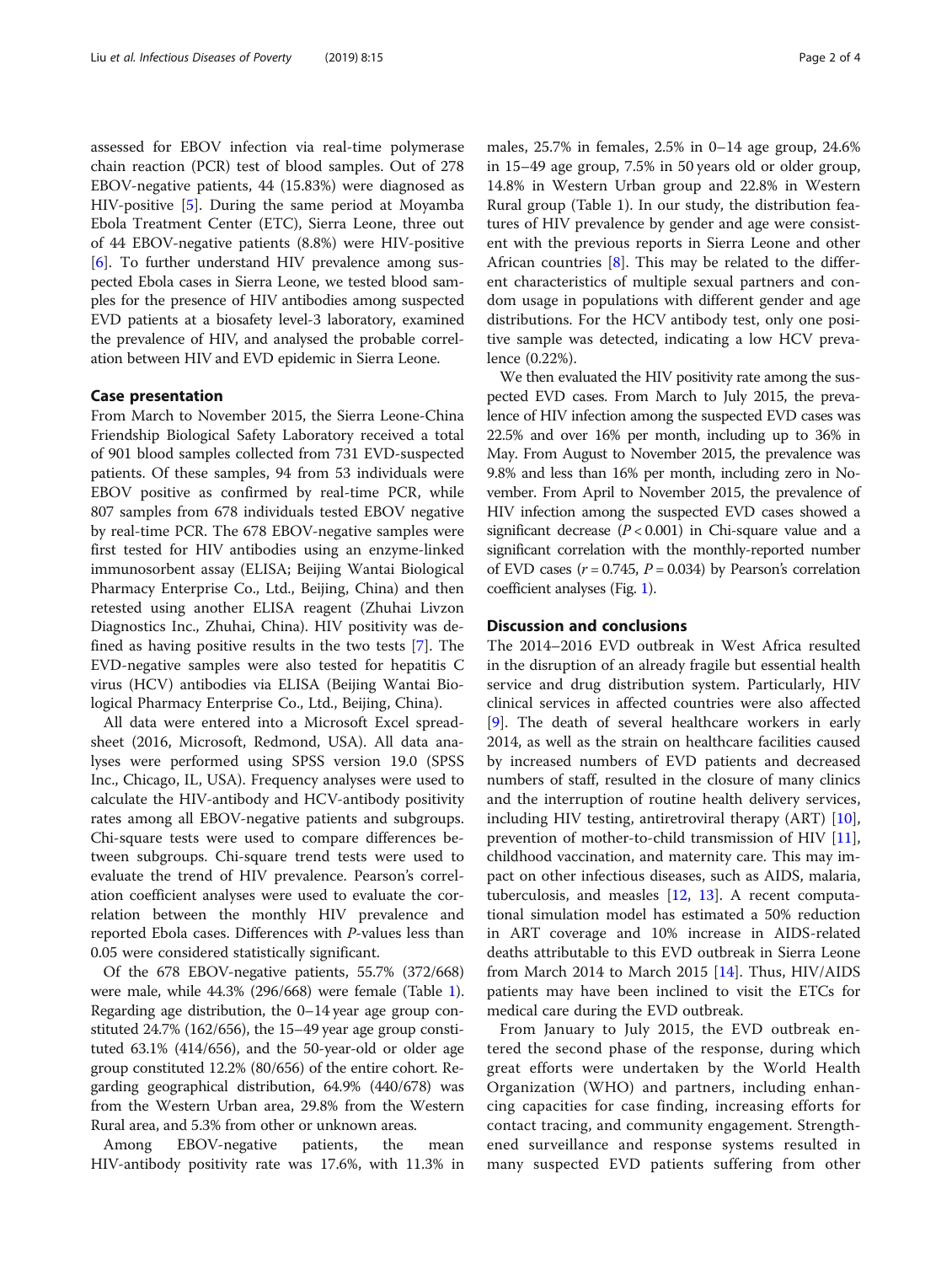| Variable          | Negative (n) | Positive (n)   | Prevalence (%) | $x^2$  | $P$ -value |
|-------------------|--------------|----------------|----------------|--------|------------|
| Gender            |              |                |                | 23.972 | < 0.001    |
| Female            | 220          | 76             | 25.7           |        |            |
| Male              | 330          | 42             | 11.3           |        |            |
| unknown           | 9            | 1              | 10             |        |            |
| Age group (years) |              |                |                | 48.511 | < 0.001    |
| $0 - 14$          | 158          | $\overline{4}$ | 2.5            |        |            |
| 15-49             | 312          | 102            | 24.6           |        |            |
| 50                | 74           | 6              | 7.5            |        |            |
| unknown           | 15           | 7              | 31.8           |        |            |
| District          |              |                |                | 6.695  | 0.035      |
| Western Urban     | 375          | 65             | 14.8           |        |            |
| Western Rural     | 156          | 46             | 22.8           |        |            |
| Other and unknown | 28           | 8              | 22.2           |        |            |

<span id="page-2-0"></span>**Table 1** The distributions of HIV prevalence by gender, age and district  $(n=678)$ 

diseases visiting ETCs. Thus, many suspected EVD cases were indeed HIV/AIDS-positive as they exhibited many of the same symptoms and/or because many AIDS patients had defaulted their treatments. During the second half of 2015, with the help of the WHO and other international assistances including the support from Chinese Center for Disease Control and Prevention, the overarching goal of interrupting the remaining chains of EBOV transmission was completed, and the public health system was being

re-established. Moreover, the public health situations in Sierra Leone had improved to respond to the surveillance of several other dominant infectious diseases, including malaria and HIV/AIDS. Thus, HIV-infected persons may now visit the HIV/AIDS service units again. Before admission to ETCs, HIV-infected persons were differentiated from suspected EVD cases using specific tests. Accordingly, this may have led to a decreased HIV-positive ratio among EVD suspected cases.



Fig. 1 The prevalence of HIV among EBOV-negative EVD-suspected cases tested at Sierra Leone-China Friendship Biological Safety Laboratory, Sierra Leone, 2015. After its establishment in early 2015, the Sierra Leone-China Friendship Biological Safety Laboratory was responsible for EBOV testing of EVD-suspected patients from most districts of the country. From March to November 2015, 678 individuals were excluded from EBOV infection by real-time PCR method. HIV antibodies in the sera were tested using ELISA (with kits from Beijing Wantai Biological Pharmacy Enterprise Co., Ltd., Beijing, China, and positive cases were confirmed using kits from Zhuhai Livzon Diagnostics Inc., Zhuhai, China). The significant decreases (P < 0.001 in Chi-square tests) in HIV prevalence ratio among the Ebola RNA negative suspected Ebola cases in each month are shown as brown lines and diamond symbols. The monthly reported number of Ebola cases in Sierra Leone by the WHO are shown as blue lines and diamond symbols ([http://apps.who.int/gho/data/view.ebola-sitrep.ebola-summary-latest?lang=en\)](http://apps.who.int/gho/data/view.ebola-sitrep.ebola-summary-latest?lang=en) and were significantly correlated with the reported monthly number of Ebola cases ( $r = 0.745$ ,  $P = 0.034$ ) using Pearson's correlation coefficient analyses. EBOV: Ebola virus; EVD: Ebola virus disease; PCR: Polymerase chain reaction; ELISA: Enzyme-linked immunosorbent assay